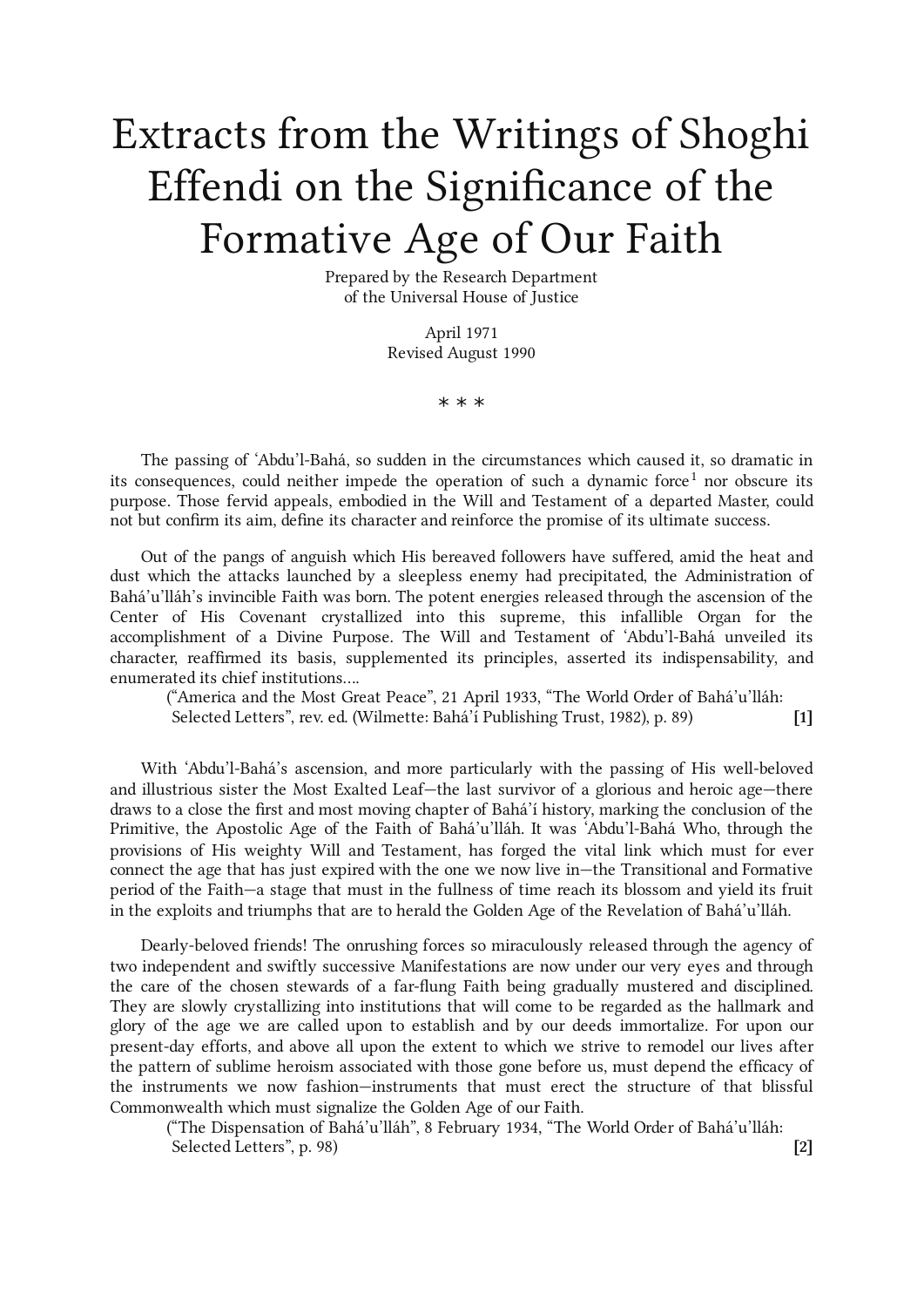'Abdu'l-Bahá, Who incarnates an institution for which we can find no parallel whatsoever in any of the world's recognized religious systems, may be said to have closed the Age to which He Himself belonged and opened the one in which we are now laboring. His Will and Testament should thus be regarded as the perpetual, the indissoluble link which the mind of Him Who is the Mystery of God has conceived in order to insure the continuity of the three ages that constitute the component parts of the Bahá'í Dispensation. The period in which the seed of the Faith had been slowly germinating is thus intertwined both with the one which must witness its efflorescence and the subsequent age in which that seed will have finally yielded its golden fruit.

The creative energies released by the Law of Bahá'u'lláh, permeating and evolving within the mind of 'Abdu'l-Bahá, have, by their very impact and close interaction, given birth to an Instrument which may be viewed as the Charter of the New World Order which is at once the glory and the promise of this most great Dispensation. The Will may thus be acclaimed as the inevitable offspring resulting from that mystic intercourse between Him Who communicated the generating influence of His divine Purpose and the One Who was its vehicle and chosen recipient. Being the Child of the Covenant—the Heir of both the Originator and the Interpreter of the Law of God—the Will and Testament of 'Abdu'l-Bahá can no more be divorced from Him Who supplied the original and motivating impulse than from the One Who ultimately conceived it. Bahá'u'lláh's inscrutable purpose, we must ever bear in mind, has been so thoroughly infused into the conduct of 'Abdu'l-Bahá, and their motives have been so closely wedded together, that the mere attempt to dissociate the teachings of the former from any system which the ideal Exemplar of those same teachings has established would amount to a repudiation of one of the most sacred and basic truths of the Faith.

The Administrative Order, which ever since 'Abdu'l-Bahá's ascension has evolved and is taking shape under our very eyes in no fewer than forty countries of the world, may be considered as the framework of the Will itself, the inviolable stronghold wherein this new-born child is being nurtured and developed. This Administrative Order, as it expands and consolidates itself, will no doubt manifest the potentialities and reveal the full implications of this momentous Document this most remarkable expression of the Will of One of the most remarkable Figures of the Dispensation of Bahá'u'lláh. It will, as its component parts, its organic institutions, begin to function with efficiency and vigor, assert its claim and demonstrate its capacity to be regarded not only as the nucleus but the very pattern of the New World Order destined to embrace in the fullness of time the whole of mankind.

("The Dispensation of Bahá'u'lláh", 8 February 1934, "The World Order of Bahá'u'lláh: Selected Letters", pp. 143–44) [3]

Dearly-beloved friends: Though the Revelation of Bahá'u'lláh has been delivered, the World Order which such a Revelation must needs beget is as yet unborn. Though the Heroic Age of His Faith is passed, the creative energies which that Age has released have not as yet crystallized into that world society which, in the fullness of time, is to mirror forth the brightness of His glory. Though the framework of His Administrative Order has been erected, and the Formative Period of the Bahá'í Era has begun, yet the promised Kingdom into which the seed of His institutions must ripen remains as yet uninaugurated....

"The heights," Bahá'u'lláh Himself testifies, "which, through the most gracious favor of God, mortal man can attain in this Day are as yet unrevealed to his sight. The world of being hath never had, nor doth it yet possess, the capacity for such a revelation. The day, however, is approaching when the potentialities of so great a favor will, by virtue of His behest, be manifested unto men."

For the revelation of so great a favor a period of intense turmoil and wide-spread suffering would seem to be indispensable. Resplendent as has been the Age that has witnessed the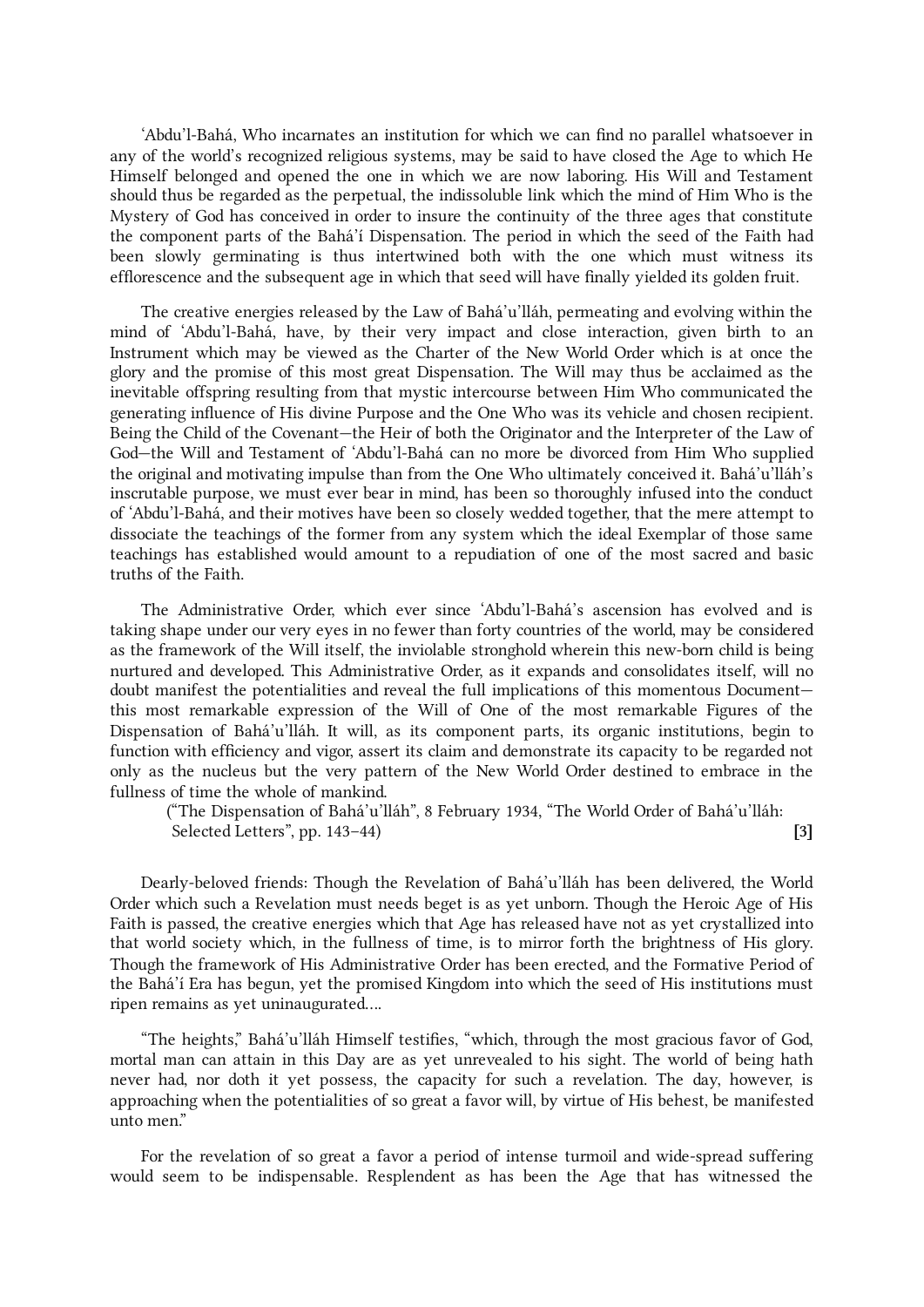inception of the Mission with which Bahá'u'lláh has been entrusted, the interval which must elapse ere that Age yields its choicest fruit must, it is becoming increasingly apparent, be overshadowed by such moral and social gloom as can alone prepare an unrepentant humanity for the prize she is destined to inherit....

As we view the world around us, we are compelled to observe the manifold evidences of that universal fermentation which, in every continent of the globe and in every department of human life, be it religious, social, economic or political, is purging and reshaping humanity in anticipation of the Day when the wholeness of the human race will have been recognized and its unity established. A twofold process, however, can be distinguished, each tending, in its own way and with an accelerated momentum, to bring to a climax the forces that are transforming the face of our planet. The first is essentially an integrating process, while the second is fundamentally disruptive. The former, as it steadily evolves, unfolds a System which may well serve as a pattern for that world polity towards which a strangely-disordered world is continually advancing; while the latter, as its disintegrating influence deepens, tends to tear down, with increasing violence, the antiquated barriers that seek to block humanity's progress towards its destined goal. The constructive process stands associated with the nascent Faith of Bahá'u'lláh, and is the harbinger of the New World Order that Faith must erelong establish. The destructive forces that characterize the other should be identified with a civilization that has refused to answer to the expectation of a new age, and is consequently falling into chaos and decline.

A titanic, a spiritual struggle, unparalleled in its magnitude yet unspeakably glorious in its ultimate consequences, is being waged as a result of these opposing tendencies, in this age of transition through which the organized community of the followers of Bahá'u'lláh and mankind as a whole are passing....

It is not my purpose to call to mind, much less to attempt a detailed analysis of, the spiritual struggles that have ensued, or to note the victories that have redounded to the glory of the Faith of Bahá'u'lláh since the day of its foundation. My chief concern is not with the happenings that have distinguished the First, the Apostolic Age of the Bahá'í Dispensation, but rather with the outstanding events that are transpiring in, and the tendencies which characterize, the formative period of its development, this Age of Transition, whose tribulations are the precursors of that Era of blissful felicity which is to incarnate God's ultimate purpose for all mankind.

("The Unfoldment of World Civilization", 11 March 1936, "The World Order of Bahá'u'lláh: Selected Letters", pp. 168–71) [4]

The moment had now arrived for that undying, that world-vitalizing Spirit that was born in Shíráz, that had been rekindled in Tihrán, that had been fanned into flame in Baghdád and Adrianople, that had been carried to the West, and was now illuminating the fringes of five continents, to incarnate itself in institutions designed to canalize its outspreading energies and stimulate its growth. The Age that had witnessed the birth and rise of the Faith had now closed. The Heroic, the Apostolic Age of the Dispensation of Bahá'u'lláh, that primitive period in which its Founders had lived, in which its life had been generated, in which its greatest heroes had struggled and quaffed the cup of martyrdom, and its pristine foundations been established—a period whose splendors no victories in this or any future age, however brilliant, can rival—had now terminated with the passing of One Whose mission may be regarded as the link binding the Age in which the seed of the newborn Message had been incubating and those which are destined to witness its efflorescence and ultimate fruition.

The Formative Period, the Iron Age, of that Dispensation was now beginning, the Age in which the institutions, local, national and international, of the Faith of Bahá'u'lláh were to take shape, develop and become fully consolidated, in anticipation of the third, the last, the Golden Age destined to witness the emergence of a world-embracing Order enshrining the ultimate fruit of God's latest Revelation to mankind, a fruit whose maturity must signalize the establishment of a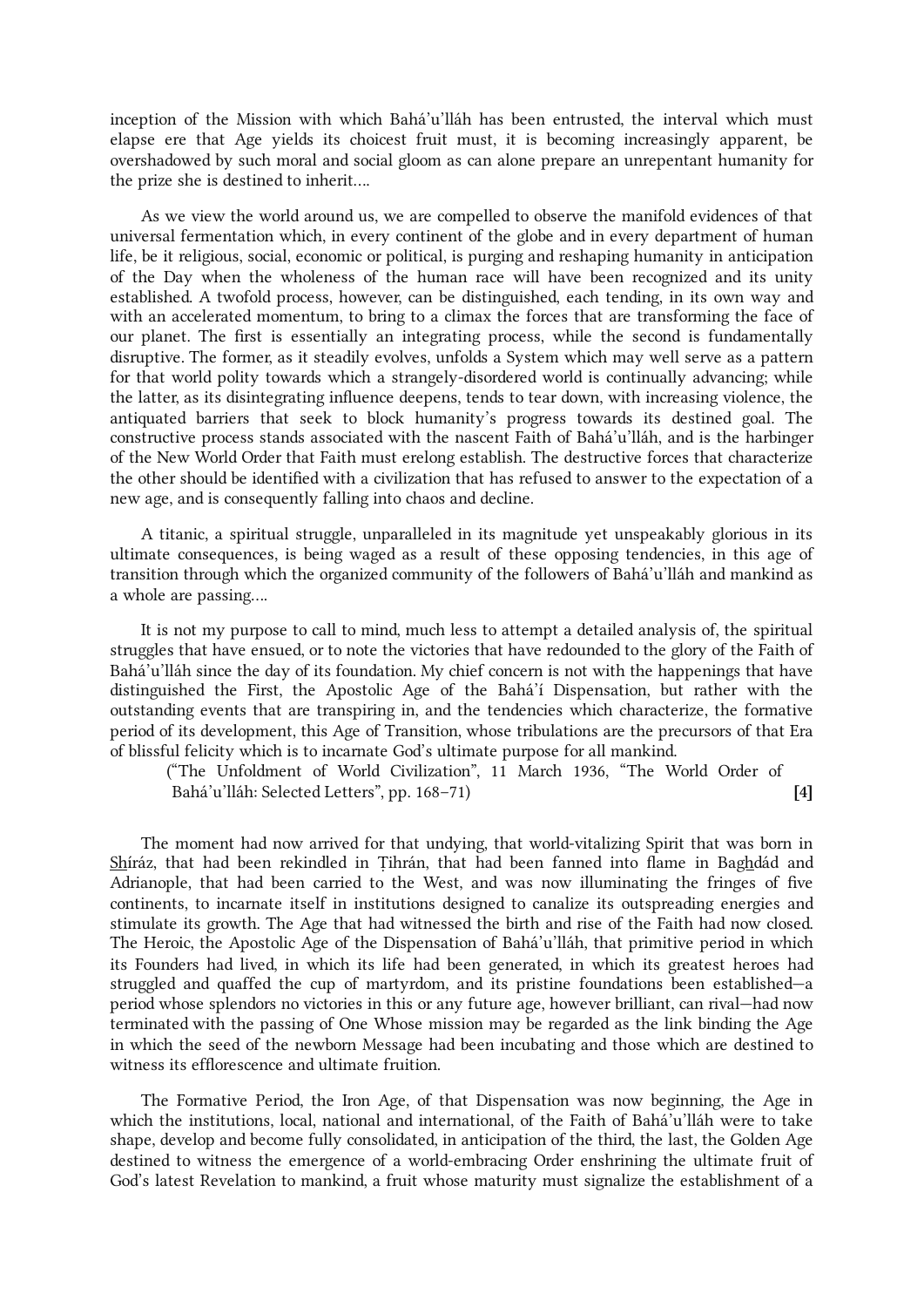world civilization and the formal inauguration of the Kingdom of the Father upon earth as promised by Jesus Christ Himself....

The last twenty-three years of the first Bahá'í century may thus be regarded as the initial stage of the Formative Period of the Faith, an Age of Transition to be identified with the rise and establishment of the Administrative Order, upon which the institutions of the future Bahá'í World Commonwealth must needs be ultimately erected in the Golden Age that must witness the consummation of the Bahá'í Dispensation. The Charter which called into being, outlined the features and set in motion the processes of, this Administrative Order is none other than the Will and Testament of 'Abdu'l-Bahá, His greatest legacy to posterity, the brightest emanation of His mind and the mightiest instrument forged to insure the continuity of the three ages which constitute the component parts of His Father's Dispensation....

The Administrative Order which this historic Document has established, it should be noted, is, by virtue of its origin and character, unique in the annals of the world's religious systems....

The Document establishing that Order, the Charter of a future world civilization, which may be regarded in some of its features as supplementary to no less weighty a Book than the Kitáb-i-Aqdas;...

("God Passes By", rev. ed. (Wilmette: Bahá'í Publishing Trust, 1987), pp. 324–28) [5]

The first seventy-seven years of the preceding century, constituting the Apostolic and Heroic Age of our Faith, fell into three distinct epochs, of nine, of thirty-nine and of twenty-nine years' duration, associated respectively with the Bábí Dispensation and the ministries of Bahá'u'lláh and of 'Abdu'l-Bahá. This Primitive Age of the Bahá'í Era, unapproached in spiritual fecundity by any period associated with the mission of the Founder of any previous Dispensation, was impregnated, from its inception to its termination, with the creative energies generated through the advent of two independent Manifestations and the establishment of a Covenant unique in the spiritual annals of mankind.

The last twenty-three years of that same century coincided with the first epoch of the second, the Iron and Formative, Age of the Dispensation of Bahá'u'lláh—the first of a series of epochs which must precede the inception of the last and Golden Age of that Dispensation—a Dispensation which, as the Author of the Faith has Himself categorically asserted, must extend over a period of no less than one thousand years, and which will constitute the first stage in a series of Dispensations, to be established by future Manifestations, all deriving their inspiration from the Author of the Bahá'í Revelation, and destined to last, in their aggregate, no less than five thousand centuries....

During this Formative Age of the Faith, and in the course of present and succeeding epochs, the last and crowning stage in the erection of the framework of the Administrative Order of the Faith of Bahá'u'lláh—the election of the Universal House of Justice—will have been completed, the Kitáb-i-Aqdas, the Mother-Book of His Revelation, will have been codified and its laws promulgated, the Lesser Peace will have been established, the unity of mankind will have been achieved and its maturity attained, the Plan conceived by 'Abdu'l-Bahá will have been executed, the emancipation of the Faith from the fetters of religious orthodoxy will have been effected, and its independent religious status will have been universally recognized, whilst in the course of the Golden Age, destined to consummate the Dispensation itself, the banner of the Most Great Peace, promised by its Author, will have been unfurled, the World Bahá'í Commonwealth will have emerged in the plenitude of its power and splendor, and the birth and efflorescence of a world civilization, the child of that Peace, will have conferred its inestimable blessings upon all mankind.

("The Challenging Requirements of the Present Hour", 5 June 1947, "Citadel of Faith: Messages to America 1947–1957" (Wilmette: Bahá'í Publishing Trust, 1980), pp. 4–6) [6]